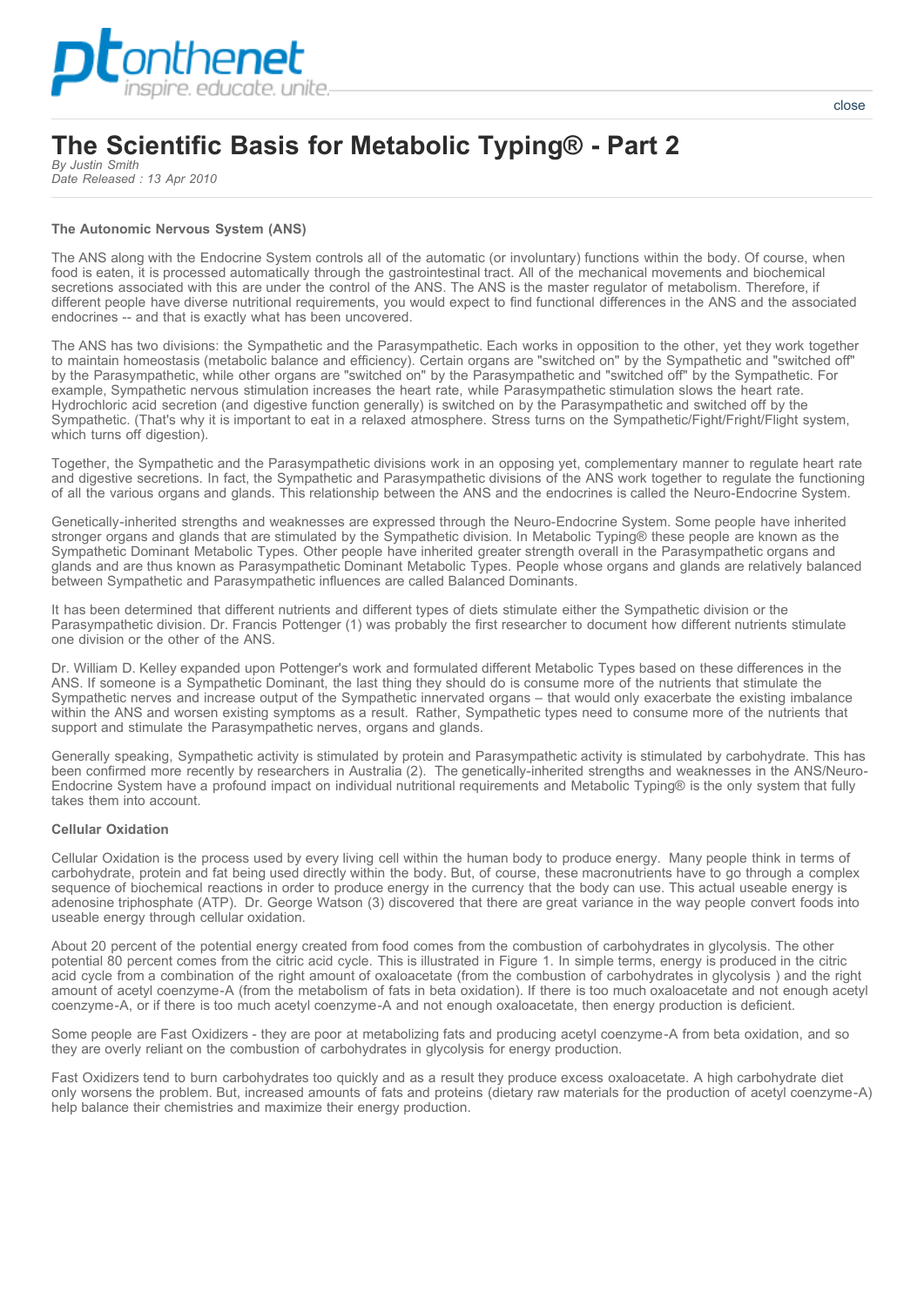

Slow Oxidizers have the same problem as Fast Oxidizers - deficient energy production - but for the exact opposite reasons. Slow Oxidizers are overly reliant on fat metabolism in beta oxidation, so they produce excess acetyl coenzyme-A, but they are poor at carbohydrate combustion in glycolysis, and tend to be deficient in the production of oxaloacetate.

Unlike Fast Oxidizers, Slow Oxidizers do well on higher carbohydrate intakes (dietary raw materials for oxaloacetate) with less protein and fat in their diets' (sources of acetyl coenzyme-A).

In addition to a need for different macronutrient ratios for optimal energy production, Fast Oxidizers and Slow Oxidizers also require different types of foods. For example, the metabolism of a Fast Oxidizer is well-suited to higher fat, high-purine proteins such as: anchovies, herring, liver, kidney, pate, mussels, sardines and other meats. These proteins yield the purine adenine – which is a very important part of ATP. Purine is also slow burning, which is ideal for the overly fast oxidation rate of Fast Oxidizers.

It can also be seen from Figure 1 that the two different sides of cellular oxidation require very different sets of nutrients. Slow Oxidizers need more support for glycolysis (combustion of carbohydrates), and this is supported by potassium, magnesium, vitamin B1, vitamin C, etc.

Fast Oxidizers, on the other hand, need more support for beta oxidation (combustion of proteins and fats), and this is supported by calcium, zinc, vitamin A, vitamin E, etc.

In short, Fast Oxidizers and Slow Oxidizers require very different diets in terms of the macro and micro nutrients. Although these differences in metabolism were scientifically evaluated by Dr Watson several decades ago, again, dieticians have chosen to ignore them. Metabolic Typing® is the only nutritional approach that takes into consideration these differences in cellular energy production.

# **The Metabolic Typing® Assessment**

The ANS and cellular oxidation have such a fundamental influence on metabolism that specific characteristics can be attributed to any imbalance that exists. Someone who is more influenced by the Sympathetic division of the ANS will exhibit a different set of characteristics to someone who is more influenced by the Parasympathetic division. This is also the case for Fast Oxidizers and Slow Oxidizers. Table 1 lists a few of the characteristics associated with each Metabolic Type®.

| Parasympathetic Type       | <b>Sympathetic Type</b>    | <b>Fast Oxidiser</b>            | <b>Slow Oxidiser</b>                  |
|----------------------------|----------------------------|---------------------------------|---------------------------------------|
| <b>Strong Digestion</b>    | <b>Weak Digestion</b>      | <b>Strong Appetite</b>          | <b>Weak Appetite</b>                  |
| Moist / Oily Skin          | Dry Skin                   | Low Blood Sugar                 | Normal Blood Sugar                    |
| Short in Height            | Tall in Height             | Has to Eat Regularly            | Can Skip Meals                        |
| Good Athletic Recovery     | Good Athletic Speed        | <b>Fast Tissue Healing</b>      | Slow Tissue Healing                   |
| Slow Breathing Rate        | <b>Fast Breathing Rate</b> | Severe Reaction to Insect Bites | <b>Small Reaction to Insect Bites</b> |
| Type 'B' Personality       | Type 'A' Personality       | Type 'A' Personality            | Type 'B' Personality                  |
| Calm / Relaxed Disposition | Hyper/Nervous Disposition  | Lives in the Future             | Lives in the Past                     |

# **Table 1**

Table 1 is useful for illustrative purposes only. In reality, there are many more characteristics associated with each type. The full set of characteristics can be assessed for each person via the use of a comprehensive, computer-evaluated questionnaire. This is the basis for the Metabolic Typing® Assessment.

Some people are uncomfortable with the idea of using a questionnaire for determining the Metabolic Type®, however, this is in fact the only way that it can be done. The reason for this is that no one is a pure type as everyone has influences from Parasympathetic stimulation, Sympathetic stimulation, beta oxidation and glycolysis. But, the strengths and weaknesses in these systems will always show through in the participants unique set, or unique combination, of personal characteristics. No lab tests can reliably determine these influences or more importantly, the dominant system, which ultimately determines one's Metabolic Type®.